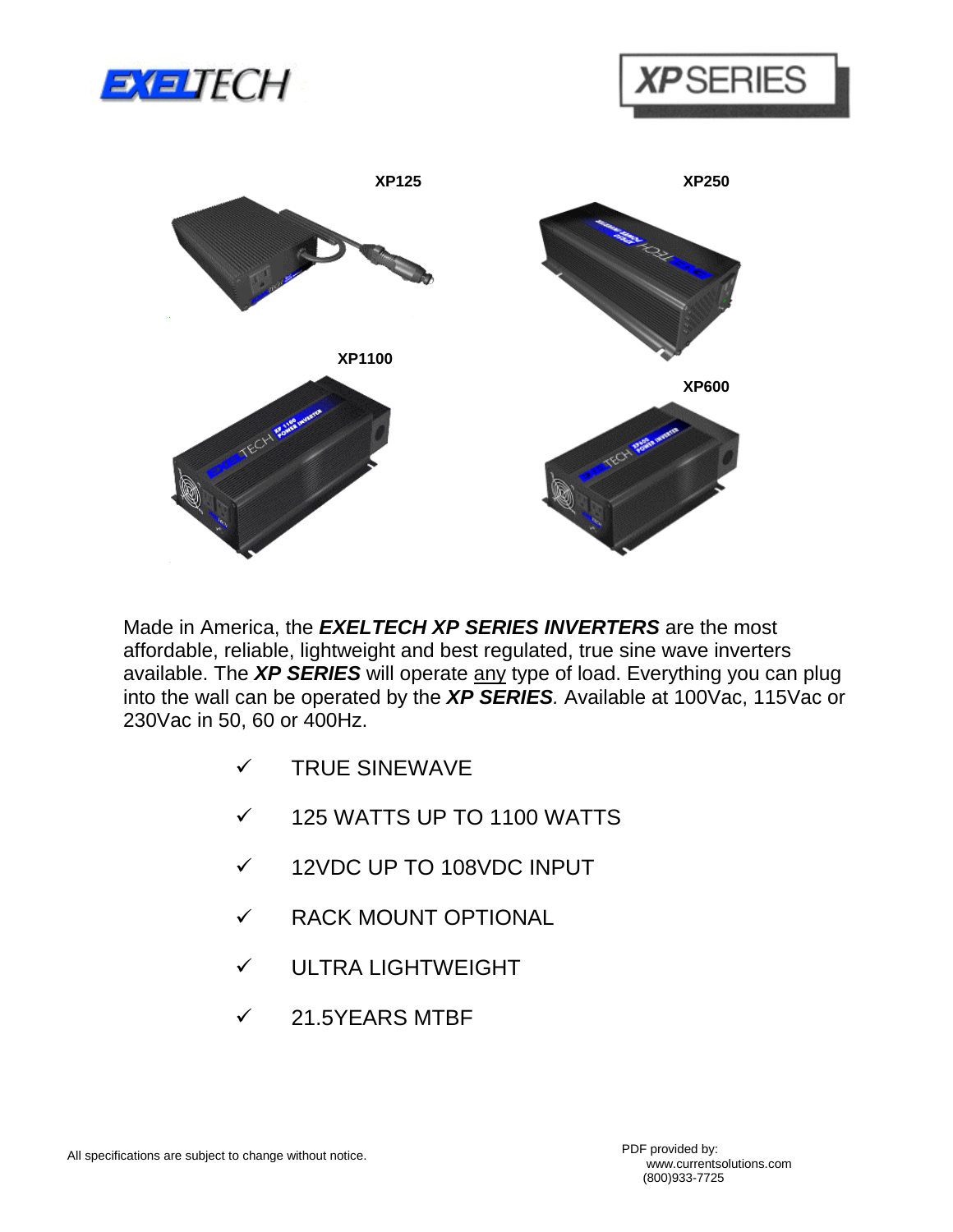

## **Power Inverter Specifications**

#### **Output Power**

| <b>CONTINUOUS</b><br><b>POWER</b> | <b>SURGE</b><br><b>POWER</b> | <b>NO LOAD</b><br><b>POWER</b> | <b>OUTPUT</b><br><b>VOLTAGE</b> | <b>OUTPUT</b><br><b>CURRENT</b> | <b>WEIGHT</b><br>LBS. |
|-----------------------------------|------------------------------|--------------------------------|---------------------------------|---------------------------------|-----------------------|
| <b>125W</b>                       | 150W                         | 5W                             | 100                             | 1.2                             | 2                     |
| <b>125W</b>                       | 150W                         | 5W                             | 117                             | 1.1                             | 2                     |
| <b>125W</b>                       | 150W                         | 5W                             | 230                             | 0.5                             | 2                     |
| 250W**                            | 300W                         | 6W                             | 100                             | 2.5                             | 5                     |
| 250W**                            | 300W                         | 6W                             | 117                             | 2.1                             | 5                     |
| 250W**                            | 300W                         | 7W                             | 230                             | 1.1                             | 5                     |
| 600W**                            | 1100W                        | 8W                             | 100                             | 6.0                             | 6.5                   |
| 600W**                            | 1100W                        | 8W                             | 117                             | 5.1                             | 6.5                   |
| 600W**                            | 1100W                        | 9W                             | 230                             | 2.7                             | 6.5                   |
| 1100W**                           | 2200W                        | 20W*                           | 100                             | 11.0                            | 10                    |
| 1100W**                           | 2200W                        | 20W*                           | 117                             | 9.5                             | 10                    |
| 1100W**                           | 2200W                        | 20W*                           | 230                             | 4.8                             | 10                    |

**\*10W with X2 option** 

**\*\*remote switchable**

### **Input Power**

| <b>MODEL</b><br><b>VOLTAGE</b> | <b>MINIMUM</b><br>(TYPICAL) | <b>SYSTEM</b><br>(TYPICAL) | <b>MAXIMUM</b><br>(TYPICAL) | <b>TYPICAL</b><br><b>EFFICIENCY</b><br>@ FULL<br><b>POWER</b> | <b>PEAK</b><br><b>EFFICIENCY</b><br>@1/3<br><b>POWER</b> |
|--------------------------------|-----------------------------|----------------------------|-----------------------------|---------------------------------------------------------------|----------------------------------------------------------|
| 12V                            | 10.4/10.6'                  | 13.8V                      | 16.5V                       | 85%                                                           | 87%                                                      |
| 24V                            | $19/21V^*$                  | 27.6V                      | 33V                         | 87%                                                           | 89%                                                      |
| 32V                            | 26.5/28V*                   | 36.8V                      | 44V                         | 87%                                                           | 89%                                                      |
| 48V                            | 41.5/42.5V                  | 55.2V                      | 62V                         | 87%                                                           | 89%                                                      |
| 66V                            | 57.5/58.5V*                 | 75.9V                      | 91V                         | 88%                                                           | 90%                                                      |
| 108V                           | 94/95V*                     | 125V                       | 149V                        | 88%                                                           | 90%                                                      |

**\*indicates typical cut-off voltage/warning buzzer voltage** 

#### **General**

| <b>CONDITIONS</b>      | <b>MINIMUM</b> | <b>TYPICAL</b>    | <b>MAXIMUM</b> |
|------------------------|----------------|-------------------|----------------|
| <b>WAVEFORM</b>        |                | <b>SINUSOIDAL</b> |                |
| <b>VOLTAGE OUTPUT</b>  | $-5%$          | <b>NOMINAL</b>    | $+5%$          |
| <b>LINE REGULATION</b> |                | $.1\%$            | .5%            |
| <b>LOAD REGULATION</b> |                | .5%               | 1%             |
| <b>DISTORTION</b>      |                | 1.5%              | 2%             |
| <b>FREQUENCY</b>       | $-1%$          | <b>NOMINAL</b>    | $+.1\%$        |

**Mechanical**

Case size (WxHxD)

| 125W case size= 4.93" x 2.00" x 6.80"<br>$(2$ lbs)     |
|--------------------------------------------------------|
| 250W case size= 5.23" x 2.77" x 10.38"                 |
| $(5$ lbs)<br>600W case size= 7,70" x 3.60" x 11.77"    |
| $(6.5$ lbs)<br>1100W case size= 7.70" x 3.60" x 14.77" |
| $(10$ lbs)                                             |

# **Options**

XP Options: - conformal coating (X7 option) **-** Iow idle current drain (X2 option)\* **-** circuit board with heat sink only (X4 option)

**\*1100 watt only**

### **Protection Circuitry**

| *Over Voltage:                               | Shut off at maximum input<br>voltage, per input conditions.<br>Automatic reset upon fault<br>correction. |
|----------------------------------------------|----------------------------------------------------------------------------------------------------------|
| *Under Voltage:                              | Shut off at minimum input<br>voltage, per input conditions                                               |
| *Thermal <sup>.</sup>                        | 105 C internal temperature.<br>Warning buzz 5 C before shut<br>$\int$ ff                                 |
| <b>Output Short:</b><br>*Automatically rocot | Unit shuts off (manual reset)                                                                            |

**\*Automatically reset**

### **Environmental**

| Temperature:          | -25 to 30 C full power<br>derated above 30 C                                               |
|-----------------------|--------------------------------------------------------------------------------------------|
| Humidity:             | 5 to 95% non condensing                                                                    |
| Altitude:             | -200 to 10k feet full power,<br>derated above 10k                                          |
| Audible Noise:        | Less than 45dba                                                                            |
| Cooling:              | 600W/1100W Thermo-<br>statically controlled<br>forced air, 125W/250W<br>convection cooled. |
| Finish <sup>-</sup>   | Painted aluminum, XP125<br>annodized aluminum                                              |
| Narrantv <sup>.</sup> | Full year parts labor                                                                      |



All specifications are subject to change without notice.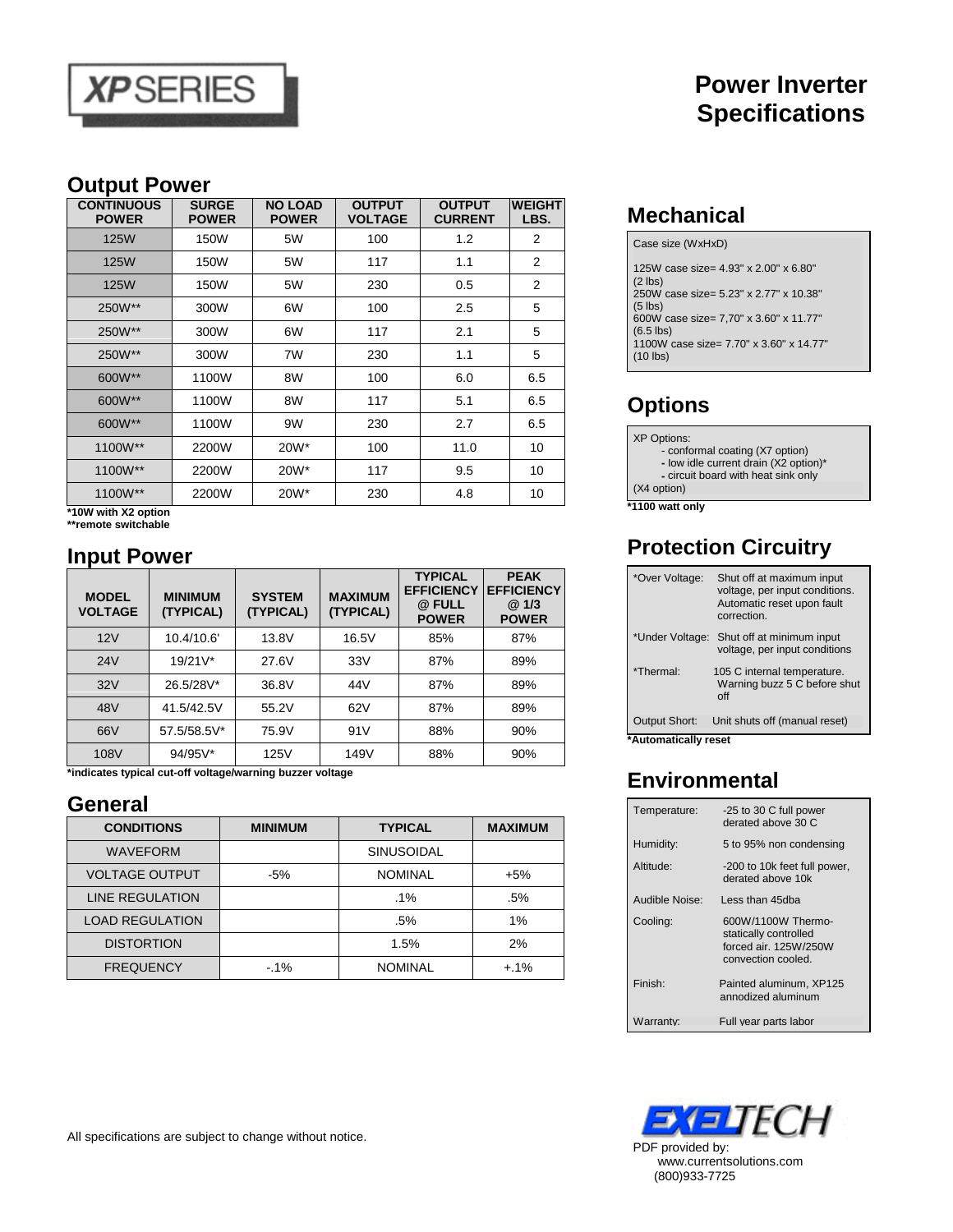

# **Part Numbering System**

| <b>EXELTECH XP SERIES</b><br>ΧP                                                                                                                   |
|---------------------------------------------------------------------------------------------------------------------------------------------------|
|                                                                                                                                                   |
| <b>Step 1:</b> Model number always starts<br>with XP.                                                                                             |
| <b>Step 2:</b> To designate wattage enter the Single character code<br>1 for 125, 2 for 250, 6 for 600, K for 1100                                |
| <b>Step 3:</b> To designate output voltage enter the single character –<br>code from the Vac chart                                                |
| Vac OUTPUT VOLTAGE CHART<br><b>AC Volts</b><br>100<br>130<br>120<br>3<br>Designation<br>0<br>1                                                    |
| <b>Step 4:</b> To designate input voltage enter the single character code<br>from the Vdc chart                                                   |
| <b>Vdc INPUT VOLTAGE CHART</b>                                                                                                                    |
| <b>DC Volts</b><br>$12 \overline{ }$<br>32<br>108<br>24<br>48<br>66<br>$\mathcal{P}$<br>E<br>1<br>B<br>4<br>Designation                           |
| <b>Step 5:</b> Output frequency is designated by using the first number of the frequency 5 $\rightarrow$<br>for 50Hz, 6 for 60Hz and 4 for 400 Hz |
| <b>Step 6:</b> This designates revision level (For EXELTECH use only).                                                                            |

**Step 7:** To designate option enter the code from the option chart below. If no option is required please leave it blank.

| Option                            | Code  |
|-----------------------------------|-------|
| Conformal coating                 | X7    |
| Low idle current drain            | $X2*$ |
| Circuit board with heat sink only | X4**  |

**EXAMPLE:** A XP600 with 117Vac output, 12Vdc input, 60Hz with the conformal coating option would require the following model number: **XP-6-1-1-6-1-X7** 





PDF provided by: www.currentsolutions.com (800)933-7725